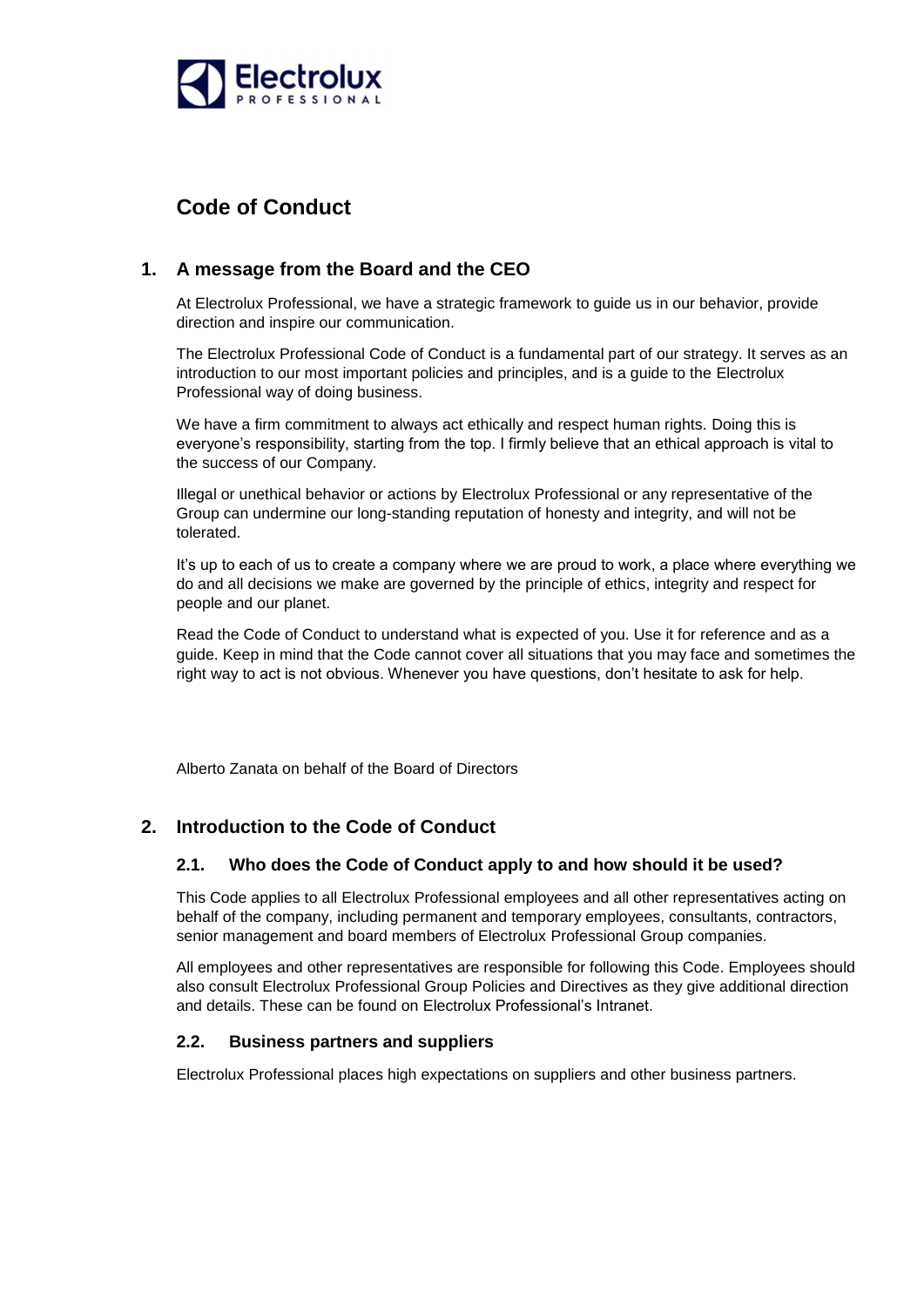

We are committed to upholding high standards for human rights, labor rights, environmental responsibility and anti-corruption in all of our business practices, which means that we require the same from our partners.

We expect our suppliers to adhere to the principles in our Group Workplace Policy and Group Workplace Directive, which are the same requirements that apply to our own operations.

Our Responsible Sourcing Program supports sourcing decisions by assessing prospective suppliers, monitoring supplier performance and providing training inside Electrolux Professional as well as among suppliers.

Related policies:

Group Workplace Policy and Group Purchasing Policy

### **2.3. Managers are expected to be role models**

If you are a manager at Electrolux Professional, you are expected to be a role model and to set a good example by your own conduct, actions and decisions. This means that you must work in line with the Code of Conduct. You are obligated to ensure that the people on your team are given the necessary training to understand and commit to the Code, as well as the policies and directives related to it. You are also obligated to act upon and report all violations of this Code and the Group Policies. As a manager, you may seek guidance from HR, Legal, Internal Audit, Sustainability function or relevant Policy Holder.

# **2.4. Legal compliance**

We shall operate in full compliance with laws and regulations applicable to our operations. We shall also conduct all of our business in accordance with this Code of Conduct and our policies and directives. If the Code contradicts local law, then the stricter should apply, provided that the Code does not violate the law.

### **2.5. When in doubt, seek legal consultation**

Timely legal consultation is essential for protecting Electrolux Professional interests and to ensure that we are in compliance with relevant laws and regulations. You will likely be faced with situations where the Code of Conduct does not provide a clear answer. In these situations you should discuss the matter with your line manager or local in-house legal counsel. There are a number of matters and situations where you are required to consult with in-house legal counsel. In the absence of local in-house counsel, you may always contact the Legal Department in Stockholm.

### **2.6. When a violation occurs**

Employees who do not act ethically or violate this Code or our Group Policies may be subject to disciplinary action. Depending on the facts and circumstances, this action could include dismissal.

In many cases, the rules in the Code of Conduct and related policies and directives are based upon requirements of law, meaning that any failure by you to follow them could result in both disciplinary actions and legal sanctions being taken against you as well as Electrolux Professional.

# **2.7. Report concerns – You will be supported**

If you encounter violations of the Code of Conduct or any Group Policy, you should raise the concern with your manager or other suitable person or function within the company – this could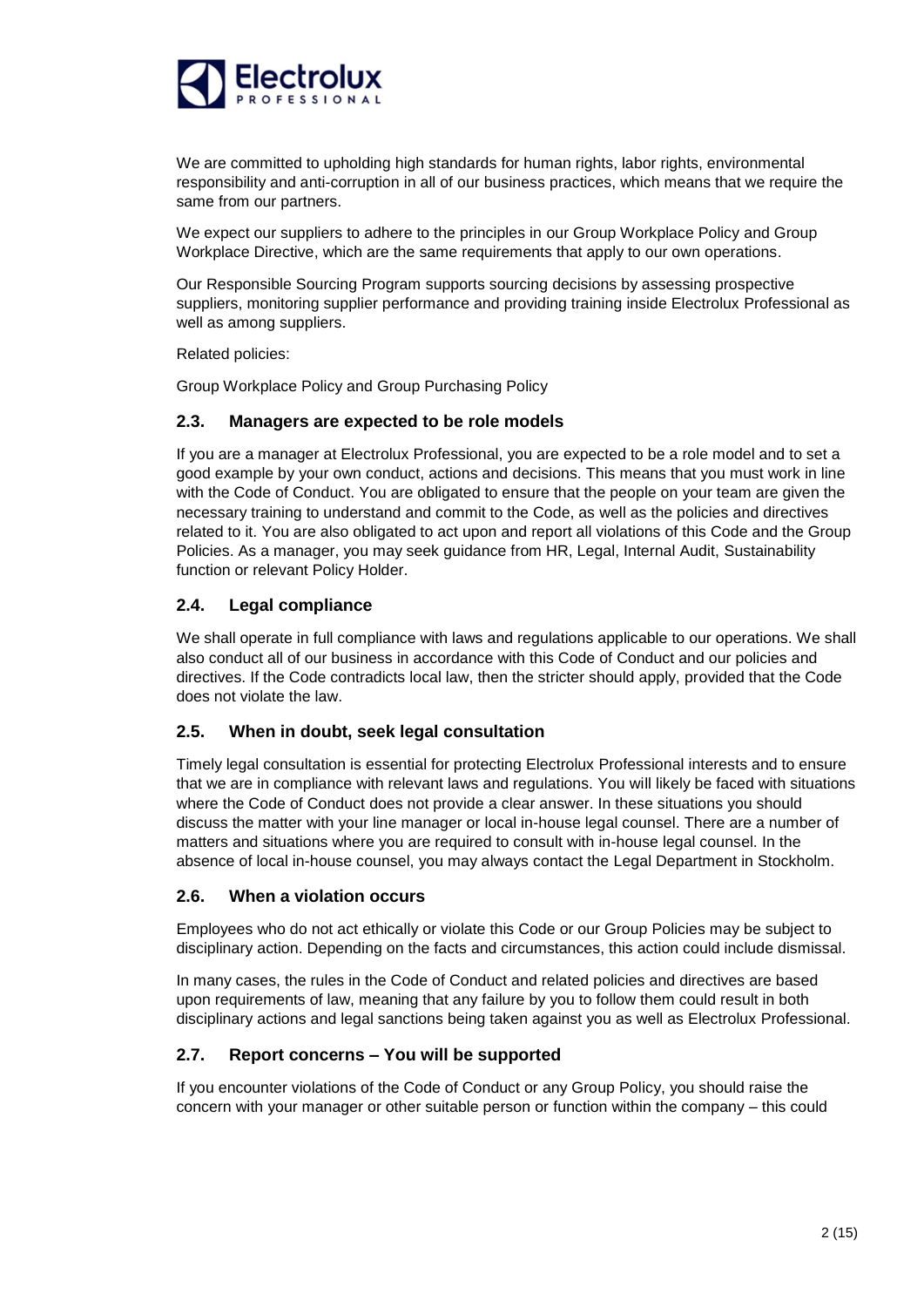

include HR, Legal, Internal Audit, Sustainability function, relevant Policy Holder or Local, Unit or Executive Management.

The Ethics Web Helpline is an alternative way of reporting misconduct in cases where you as an employee do not feel comfortable reporting through the above channels. Through the Ethics Web Helpline you are able to report at anytime from anywhere in the world. You may to the extent legally possible remain anonymous<sup>1</sup>.

All employees are expected to report any knowledge that they may have of potential criminal conduct by any employee or representative of Electrolux Professional.

Anyone reporting a concern should know that Electrolux Professional has a strict non-retaliation policy. This ensures that there are no adverse work-related consequences for any employee who, in good faith, alerts management of possible violations of this Code of Conduct.

The Ethics Web Helpline can be found on Electrolux Professional's Intranet.

# **3. Respect for people and basic rights**

Electrolux Professional is making our customers' work-life easier, more profitable and truly sustainable every day, by acting sustainably, creating better experiences for customers and employees and always strivingto improve. This can only be accomplished through the company's greatest assets: its people.

### **3.1. Human Rights**

### **Our Human Rights Statement**

Electrolux Professional will seek to earn the trust of everyone impacted by our operations, demonstrating our commitment to ethics and human rights through our words and actions. We will always act ethically and respect human rights, as set forth by the International Bill of Human Rights and International Labor Organization's (ILO) Core Conventions.

We are a signatory of the UN Global Compact, we support the OECD Guidelines for Multinational Enterprises, and we apply the UN Guiding Principles on Business & Human Rights in our work to identify and remediate any negative impact on people that is a direct or indirect result of our operations.

Our expectations are detailed in this Code of Conduct, the Group Workplace Policy, and the Group People Policy. Further mandatory requirements are listed in our Group Workplace Directive.

# **3.2. Impact on people**

-

We must always consider what impact our activities and decisions have on our people and on those around us. We strive to conduct our business in a way that does not lead to any harm to people, whether it is directly caused by us or indirectly through our business partners or suppliers.

<sup>1</sup> Note that in some countries there are legal restrictions when reporting concerns through the Ethics Web **Helpline**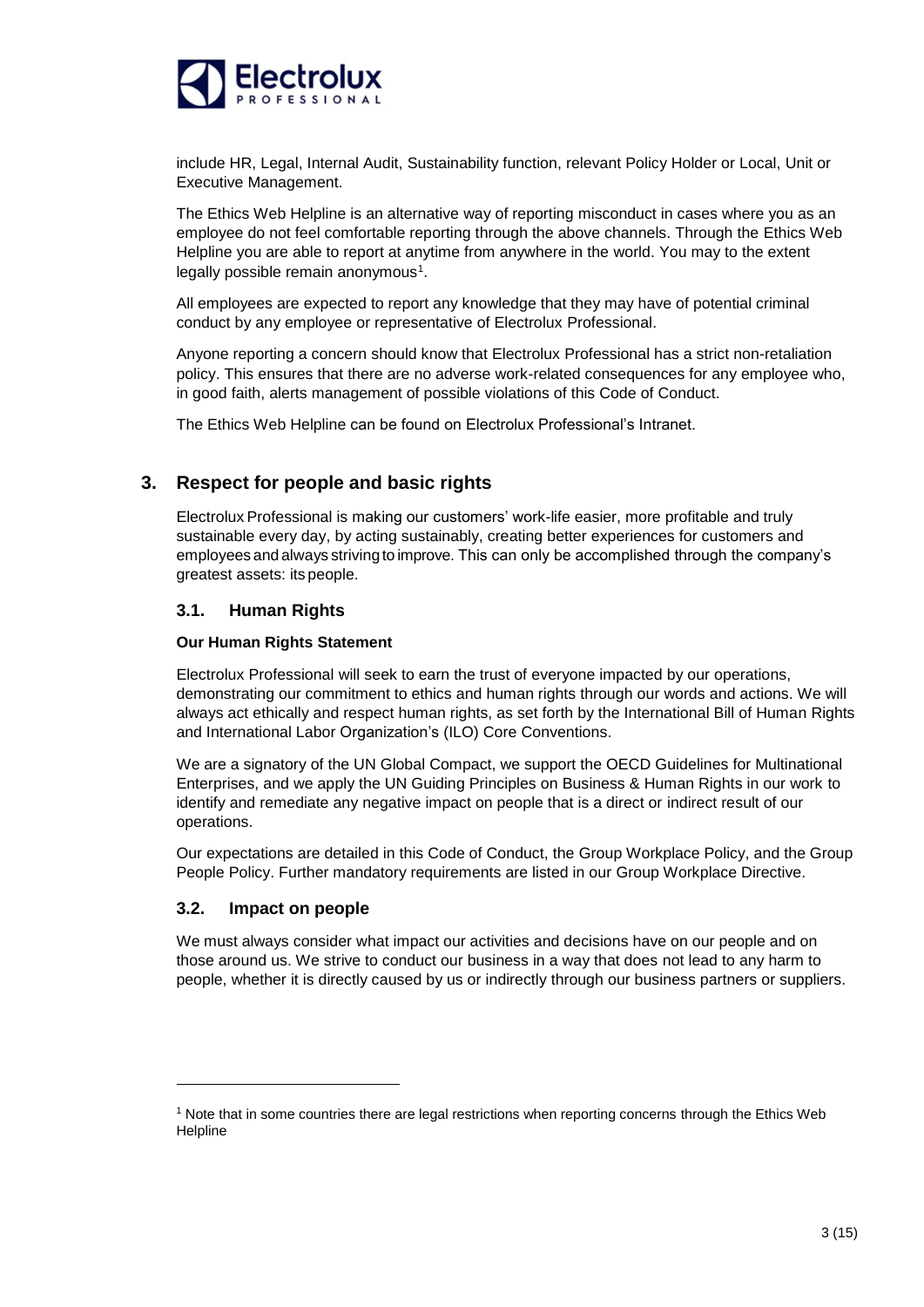

An essential part of our human rights effort relates to labor rights and working conditions. The rights of our employees and of those working for our suppliers or business partners shall always be respected and we will work to ensure high labor standards.

We do not tolerate child labor, forced labor, discrimination, harassment or abuse, and we are committed to decent working hours and compensation, freedom of association and collective bargaining. The health and safety of our employees is a top priority and we work to continuously identify, manage and mitigate any risks for accidents and illnesses.

Related policies and directives:

Group People Policy and Group Workplace Policy

#### *What this means for you*

*Upholding human rights is the responsibility of every manager and employee at Electrolux Professional. In your area of work, consider how our operations, actions and decisions can impact people, and work to minimize any negative impact.*

*If you observe human rights risks to people, report it to your manager, another manager or an appropriate function. Concerns can also be reported through the Ethics Web Helpline.*

*For guidance contact the Sustainability function.*

#### **3.3. Working hours and compensation**

At Electrolux Professional, a balance between work and private life should be promoted.

We aim to have a responsible approach in regard to compensation. As a minimum, our employees must be compensated in line with or above the legal minimum.

Related policies:

Group People Policy and Group Workplace Policy

#### *What this means for you*

*You shall not be required to work harmful amounts of overtime.*

*Except in extraordinary business circumstances, you are entitled to at least one day off in every seven-day period.*

*You should have clear information about your working terms and conditions including compensation and working hours.*

*For guidance contact HR or the Sustainability function.*

#### **3.4. Freedom of association**

Electrolux Professional is committed to a constructive relationship with our employees and continuously strives to develop an open working environment. We aim to have an open and transparent dialog to engage employees directly and, when applicable, their representatives. This includes the freedom of association and the right to bargain collectively.

Related policies:

Group People Policy and Group Workplace Policy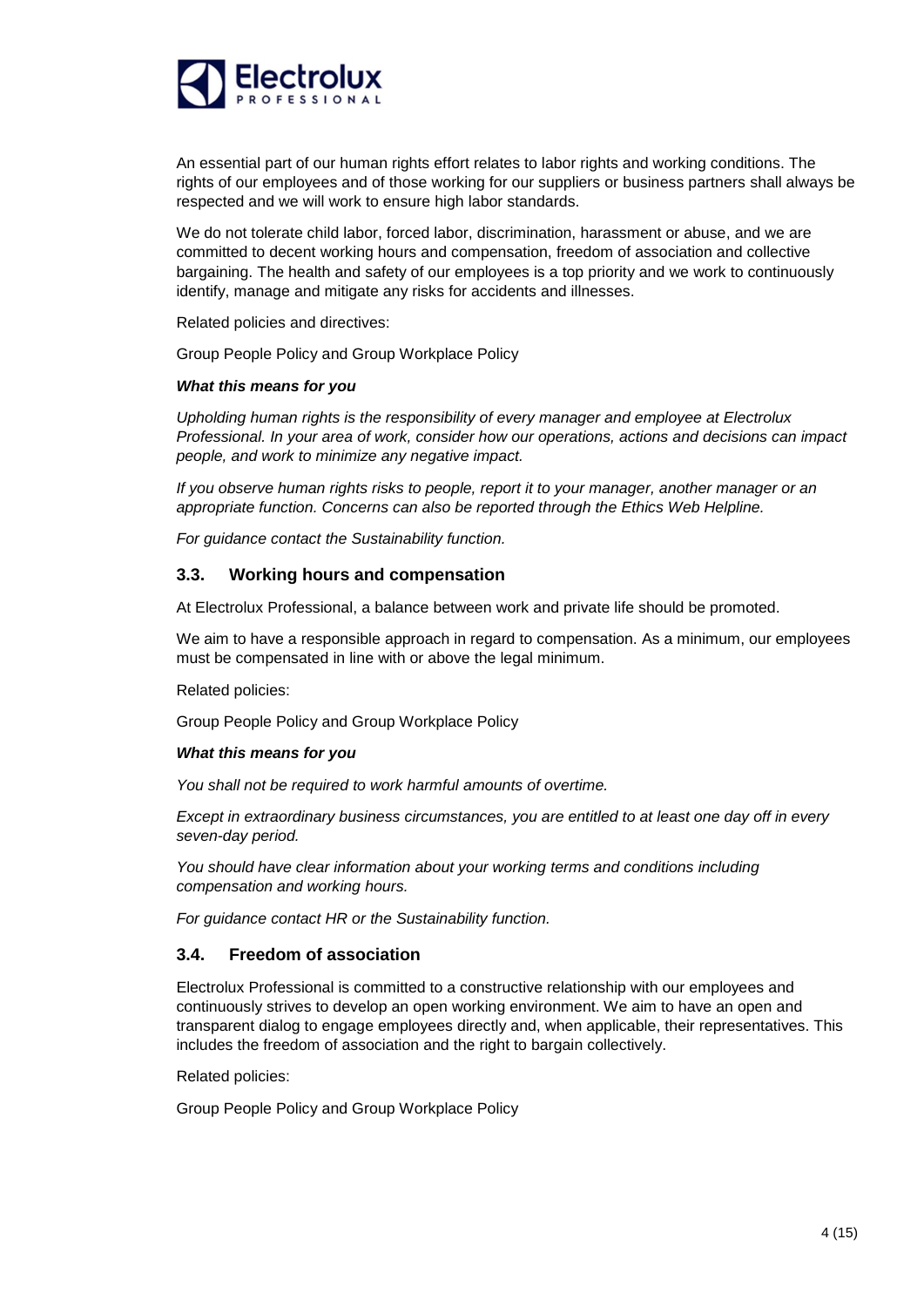

#### *What this means for you*

*You are free to form and join organizations of your own choosing, or decide not to.*

*Managers must not prohibit employees from exercising this freedom.*

*The dialog between union/employee representatives and management should be constructive and respectful.*

*For guidance contact HR or the Sustainability function.*

### **3.5. Discrimination is not acceptable**

Discrimination has no place in our work environment. No one shall be discriminated against based on personal characteristics or beliefs such as gender, age, religion, marital status, race, caste, social background, disease, disability, pregnancy, ethnic and national origin, nationality, membership in worker organizations including unions, political affiliation, sexual orientation, or similar. All employees must always be treated strictly according to his or her abilities and qualifications in any employment decision.

### Related policies:

Group People Policy and Group Workplace Policy

### *What this means for you*

*Regardless of differences, positions, ages, or other types of distinctions, treat everyone with respect, dignity and courtesy.*

*Ensure any employment decisions you make are free from discrimination.*

*For guidance contact HR.*

### **3.6. We have zero tolerance for harassment**

As part of our commitment to having a diverse and inclusive workplace, we have zero tolerance for harassment and bullying. Victimization at work, such as recurring negative actions directed against individual employees, is not permitted. All employees shall treat one another with respect, dignity and common courtesy.

Harassment can take the form of written and verbal remarks, gossip, jokes and banter, defamatory or offensive language and comments or bullying in which people in authority abuse their position through insulting, intimidating or malicious behavior.

Related policies:

Group People Policy and Group Workplace Policy

### *What this means for you*

*Treat everyone with respect and courtesy.*

*Never send explicit or sexually suggestive emails, or make derogatory comments or taunts about someone's ethnicity or religion.*

*Do not ask intrusive questions about someone's personal life and do not make repeated unwelcome social or sexual invites.*

*Do not abuse your position towards a less senior employee.*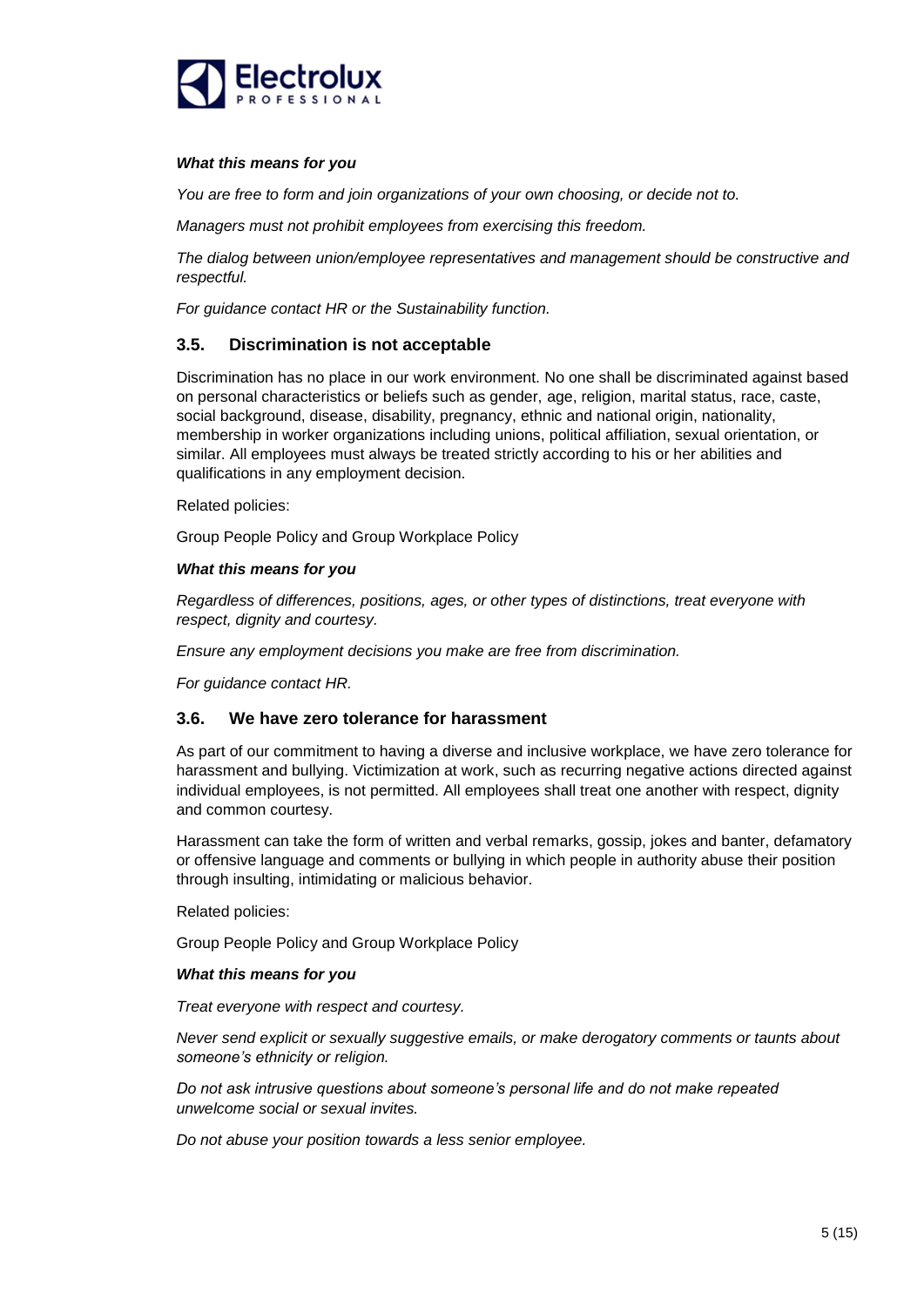

*Speak up if you find yourself in a situation where someone is being bullied or harassed.*

*For guidance contact HR.*

### **3.7. There is no tolerance for child labor and forced labor**

Electrolux Professional does not tolerate child labor or forced, involuntary or trafficked labor in any form.

Additionally, we have zero tolerance for any abuse, exploitation or sexual activity with any person against their will or for payment (prostitution), when travelling on business or in any other way representing the company.

Related policies:

Group People Policy and Group Workplace Policy

### *What this means for you*

*If you observe anything that indicates a risk for child labor, forced labor or trafficking connected to Electrolux Professional activities or those of our suppliers or business partners, contact the Sustainability function or HR.*

### **3.8. Our work environment encourages well-being and safety**

Knowing that our employees are the single-most important factor in achieving long-term success, Electrolux Professional is committed to continuously developing a work environment that enables sustainable performance where all employees can deliver at their best. Our commitment to health and safety goes beyond ensuring compliance with rules and legislation.

Health and safety is a key priority in the design and development of our work processes and how we organize our activities. Electrolux Professional always strives to reduce or eliminate workplace injuries and occupational illnesses.

Management, at all levels, is directly responsible for working to minimize potential negative impacts on the individual.

Related policies:

Group People Policy and Group Workplace Policy

### *What this means for you*

*Safety is the result of everyone's commitment and we can all contribute to a healthy and safe working environment.*

*Always follow safety instructions in your workplace.*

*Consider if there are risks to health, safety and wellbeing in your area of work and suggest how they can be addressed.*

*For guidance contact HR or the Sustainability function.*

# **4. Fair and legal business**

Violations of law may lead to badwill, damage claims and in some cases criminal investigations and sanctions for both the company and individuals.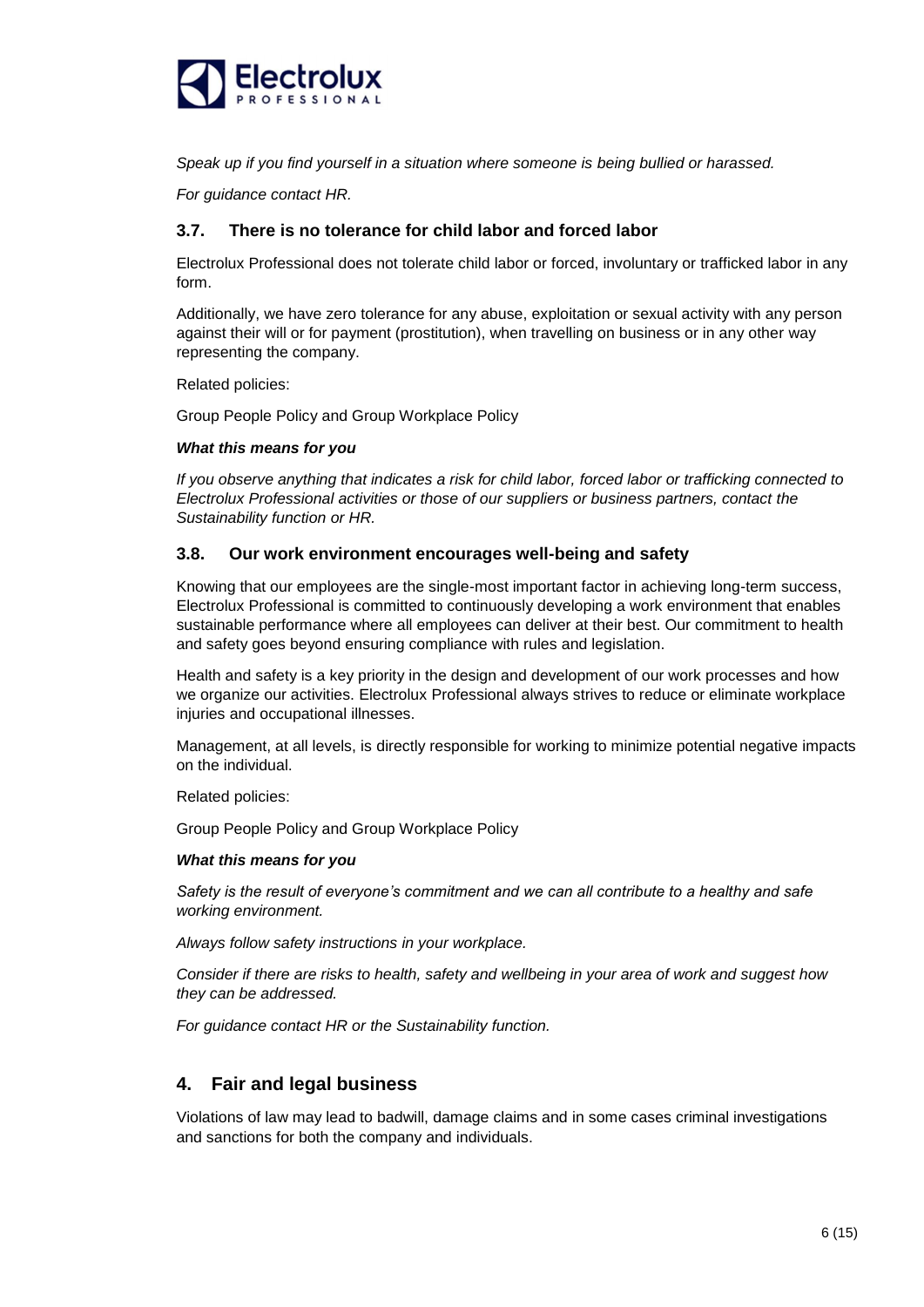

# **4.1. We believe in fair competition and comply with antitrust legislation**

Antitrust laws or competition laws are implemented around the world to preserve competition in the market place. These laws prohibit anti-competitive agreements and abuse of a dominant position in the market.

At Electrolux Professional we believe in a fair and competitive market and compete on the merit of our products, brands and services. We do not take actions that are illegal under competition laws and all Electrolux Professional employees are expected to strictly abide by the laws on fair competition.

There are various types of activities that are not allowed under competition laws and these rules apply when dealing with competitors, customers, suppliers and other business partners.

Related policy:

Group Antitrust Policy

#### *What this means for you*

*Never enter into any kind of agreement or understanding with a competitor on pricing, trading conditions, production, technical development, bids, customers, market sharing or other market activities.*

*Never discuss pricing, profits, costs, bids, customers, market development, technical development or other non-public sensitive information with competitors without prior approval from in-house legal counsel.*

*Respect the customers' independence. Never attempt to fix or otherwise dictate our customer's resale price. Do not attempt to limit the customer's right to freely resell our products without prior approval from in-house legal counsel.*

*Do not apply dissimilar conditions for similar transactions with customers. Do not apply any tactics for the purpose of excluding competitors from the marketplace.*

*For guidance contact the Legal Department.*

*Remember that heavy fines apply for violations of the laws and that violations further lead to badwill, damage claims and in many countries criminal investigations and sanctions for both the company and individuals.*

### **4.2. Knowing current trade rules is vital for our business**

Being a global company means that we must comply with international trade rules. Export control and trade sanctions prohibit or restrict the export of specific goods or conducting business in certain countries and/or with certain individuals, companies or organizations.

Violations would not only damage our reputation, but may also lead to criminal prosecution for the company and for the individuals responsible. Trade rules are complex as the rules vary by location and may change following world events.

Related policy:

Group Export Control and Trade Sanctions Policy

#### *What this means for you*

*Employees involved in trade or export must follow applicable rules and procedures, for example:*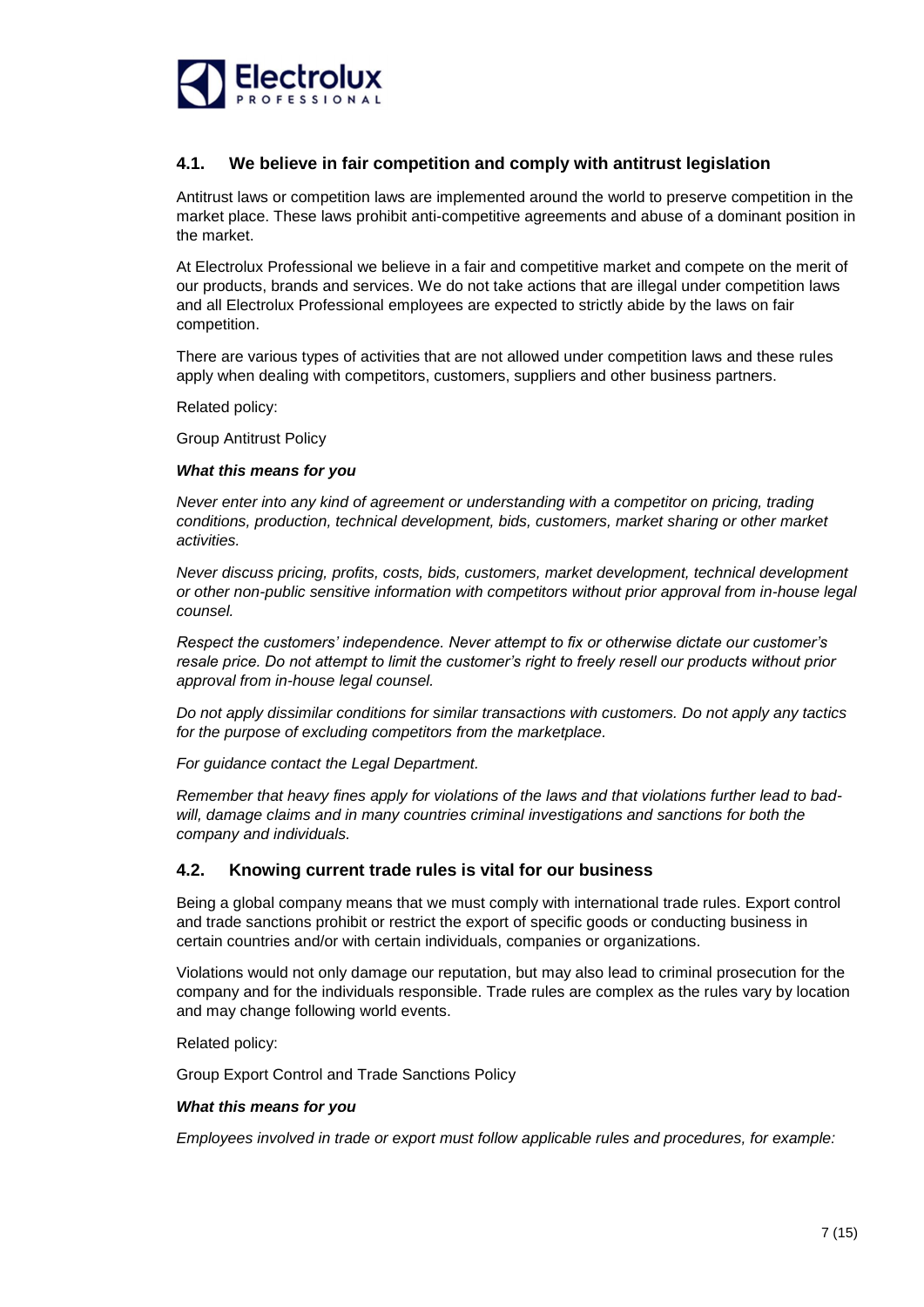

*Identify when a trade activity or a business dealing may lead to a situation where the rules about export control and trade sanctions apply.*

*Conduct adequate due diligence in high-risk markets or high-risk situations.*

*Recognize and act on certain red flags that may appear when doing business.*

*For guidance contact the Legal Department.*

### **4.3. We have zero tolerance for corruption**

Corruption is the abuse or misuse of entrusted power for personal gain. Electrolux Professional does not tolerate corruption in any form. This extends to all business dealings and transactions in all countries where we operate. Electrolux Professional and anyone representing Electrolux Professional (including a third party) must not participate in or endorse any corrupt practices.

### **4.3.1. Bribery**

Bribery can be described as offering/giving or demanding/ receiving something of value to influence a transaction or decision. Electrolux Professional does not tolerate any form of bribery regardless of its nature, including both public and commercial bribery. We do not tolerate business partners that offer bribes or other inappropriate benefits and we will take action if such activities are revealed.

Bribes can take the form of:

- Cash, gift certificates or vouchers
- Gifts of significant value
- Commissions or kickbacks
- Payments to charity
- Travel or entertainment
- Favorable publicity

### **4.3.2. Gifts & Hospitality**

Business gifts and hospitality should be acts of goodwill and not rewards for doing business with us. Also, gifts and hospitality offered to or received from employees of customers or suppliers including prospective customers and suppliers — can be considered a bribe and must therefore meet certain criteria such as complying with normally accepted business practices.

In short, any gift or hospitality, whether given or received, must be of moderate value and should never influence decision making. In terms of value, applicable local/unit thresholds should be adhered to.

Bear in mind that gifts to public officials shall be avoided since they are normally considered to be in such a position that it may unduly influence his or her decision making.

Related policy:

Group Anti-Corruption Policy

#### *What this means for you*

*Understand and comply with the Group Anti-Corruption Policy.*

*Understand and adhere to any applicable Electrolux Professional rules on gifts and hospitality.*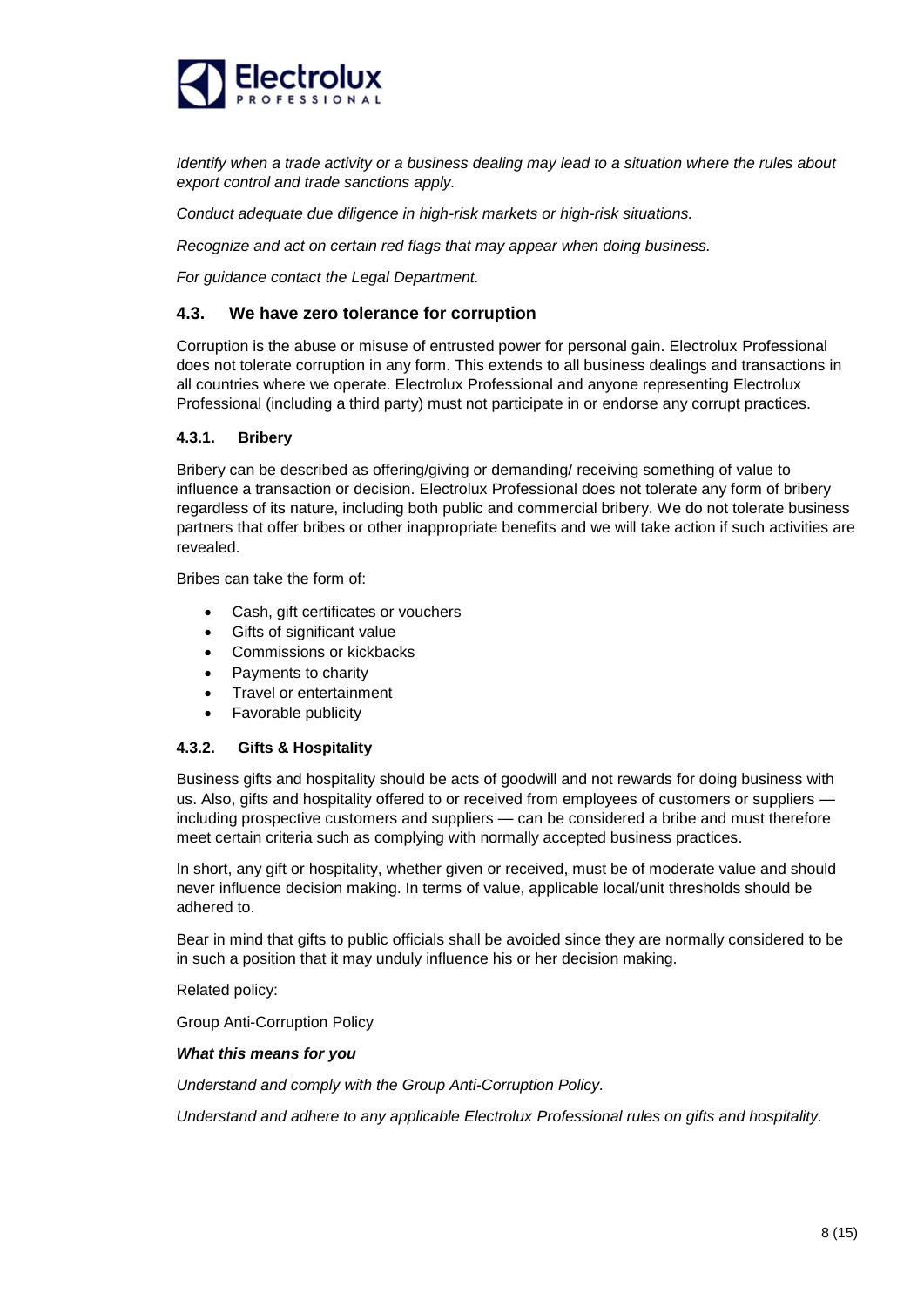

*Participate in anti-corruption training regularly.*

*Do not give or accept bribes in any form or anything that could be considered a bribe.*

*Neither you, the company, family members nor friends may receive any improper benefit through your position as an employee or representative of Electrolux Professional.*

*You will not suffer demotion, penalty or other adverse consequences for refusing to pay a bribe or otherwise engage in corrupt practices.*

*If you are offered an inappropriate gift, favor or other questionable benefit, raise the issue with your manager, the Legal Department, Internal Audit or HR.*

*For guidance contact the Legal Department.*

### **4.4. Our Products are made with quality and safety in mind**

Electrolux Professional complies with legal requirements and our own standards for quality and safety when our products are designed, developed, manufactured, marketed and sold. Deliveries of products to customers should not occur until quality requirements, safety standards and compliance requirements are fully satisfied. We present our products and services accurately and require substantiation of our statements.

Related policy:

Group Quality Policy

### *What this means for you*

*Always follow all legal requirements as well as Electrolux Professional policies that relate to the design, manufacture, sale, performance, and marketing of our products and services.*

*Never cut corners or make decisions that may compromise product compliance.*

*Do not manipulate tests or test results.*

*Do not construct products so that performance improves for specific areas only during test conditions.*

*Never give inaccurate information about the quality, safety or other aspects of our products or services.*

*For guidance contact the Group Quality Function or the Legal Department.*

# **5. Business activities with integrity**

Integrity should guide employees to make sound decisions and always act in the best interest of the company. Electrolux Professional employees don't mix political and personal matters with business.

### **5.1. When personal matters may influence business decisions, there is a conflict of interest.**

Situations where a private or personal concern appear to be incompatible with the interests of Electrolux Professional must be avoided and reported to your manager and HR.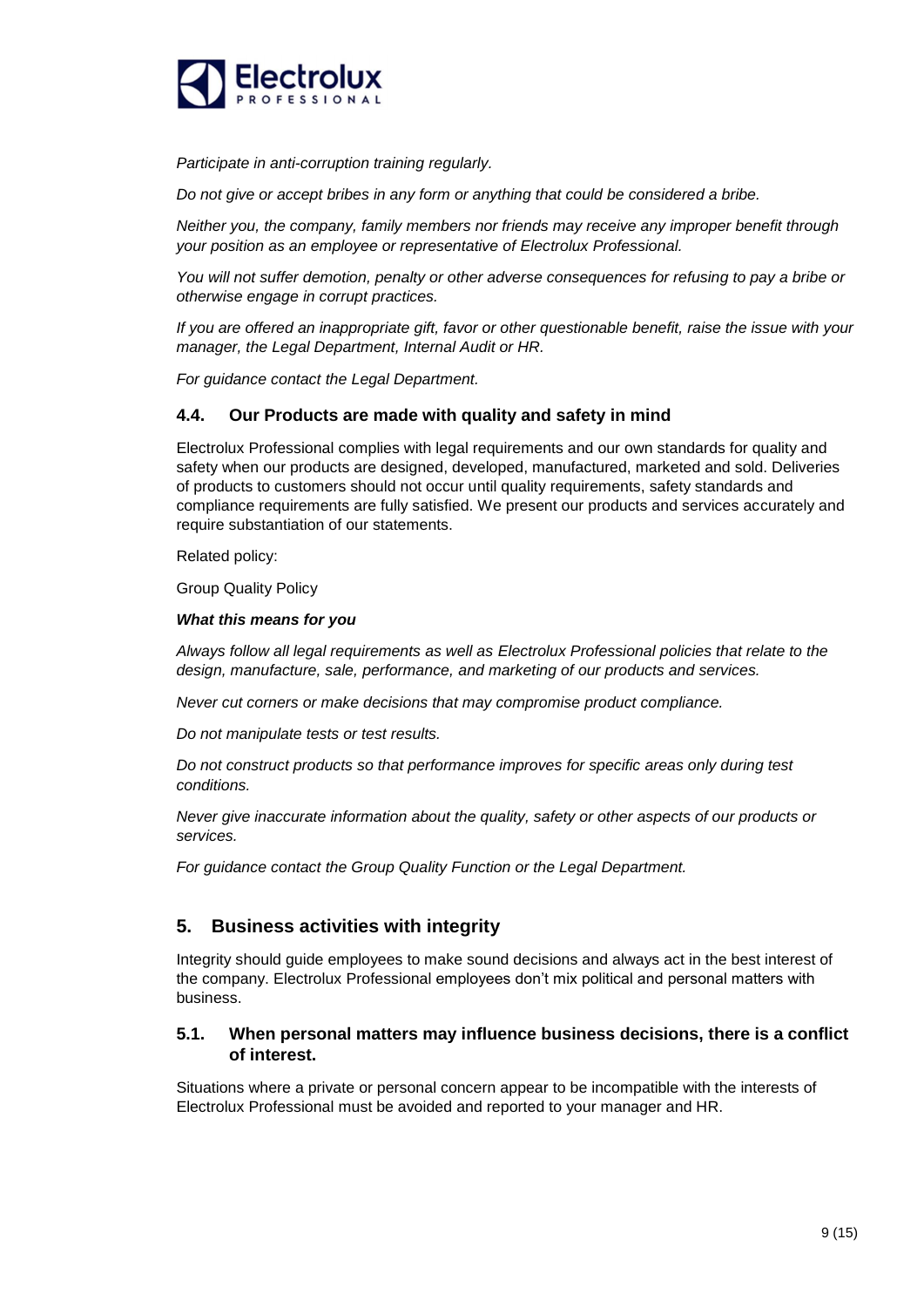

The best way to handle conflicts of interest is to avoid them entirely. If they do arise, you must be open and transparent about the situation.

These conflicts may occur in a variety of ways, for example:

- With employment outside your job, in which the interests of one job contradict the other.
- Due to family interests, in which a family member or other relative is hired or supervised by you.
- When goods or services are purchased from a relative or a friend or a firm controlled by any of these.
- If you or a family member have a financial interest that could affect your judgement.
- And also when you or a family member have a personal interest, direct or indirect, in any supplier or customer of Electrolux Professional.

Related policy:

Group Conflicts of Interest Policy

### *What this means for you*

*Disclose any conflict of interest immediately to your manager and HR.*

*Do not engage in outside employment or activities which might conflict or appear to conflict with the interest of Electrolux Professional or which would reduce your efficiency or dedication in performing your duties at Electrolux Professional.*

*For guidance contact HR or the Legal Department.*

### **5.2. Electrolux Professional avoids political involvement**

Electrolux Professional observes neutrality with regard to political parties and candidates. Neither the Electrolux Professional name nor any resources controlled by any Group company shall be used to promote the interest of political parties or candidates.

Political lobbying is a legitimate activity carried out by certain authorized employees of Electrolux Professional, but such activities must always be performed transparently and clearly on behalf of Electrolux Professional.

Employees who engage in dialogue with governments and other public bodies to inform or influence public policy must do so responsibly and transparently in accordance with local laws.

#### *What this means for you*

*You may participate personally in political activities and make political contributions, but such participation shall be on your own time, and such contributions shall be at your own expense.*

*Do not make any political contribution or expenditure of any such nature on behalf of Electrolux Professional.*

*Do not reimburse any employee for any such contribution or expenditure.*

*If you engage in personal political activities, you must not act or appear to act as a representative of Electrolux Professional.*

*For guidance contact the Investor Relations & Communication function.*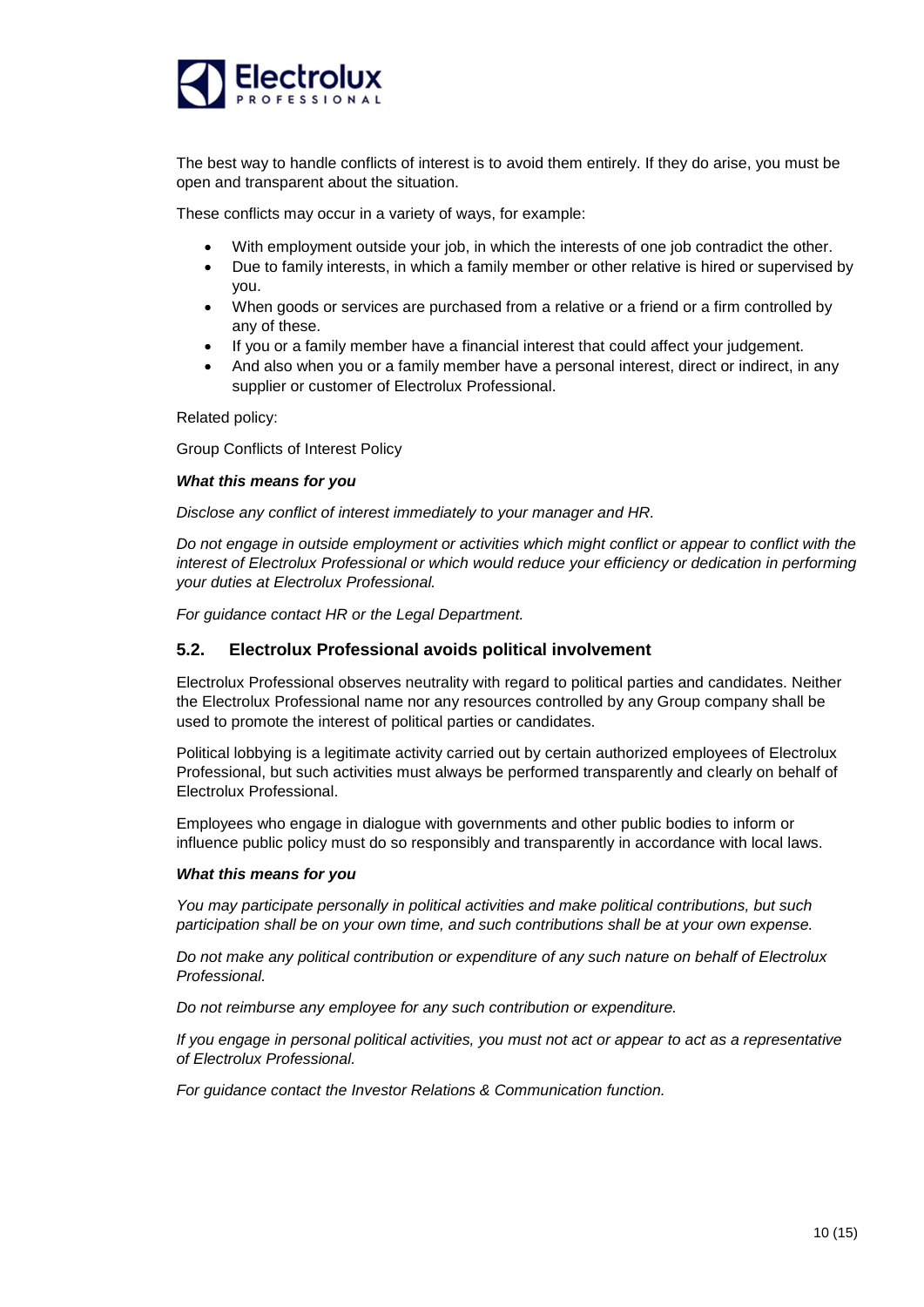

# **6. We are all responsible for protecting our company's assets**

It is essential for our business to secure and safeguard our assets, including physical property, intellectual property and financial assets. We are all responsible for protecting our assets and for using them with care and efficiency.

# **6.1. Steer clear of fraud and using company assets for activities that would harm our reputation**

We do not tolerate fraud and misuse of the company's assets. Fraud includes any act, as well as omission to act, with the purpose to deceive others – such as the company, the public or investors – to take actions resulting in economic harm to them.

Property, equipment, resources and funds must be used only for business purposes and not for personal gain.

Examples of asset misuse include theft, falsification of expense or time reports, an inappropriate use of a company computer, telephone or facilities or the improper use of employee discounts.

Related policies and directives:

Group Internal Control Policy and Group Global Travel Directive

### *What this means for you*

*Follow all applicable local travel and expense rules.*

*Private expenses such as personal travel or entertainment may not be claimed as business expenses.*

*Company computers may not be used for any illegal activity or for viewing inappropriate material, including pornographic sites, hate sites or any other sites which would harm our reputation.*

*The private use of company re- sources, for example computers or telephones, should be kept to a minimum.*

*For guidance contact HR, IT, the Legal Department or Internal Audit.*

### **6.2. Accounting and reporting should be accurate and complete**

The integrity of our financial statements is essential to maintaining the trust of our shareholders, customers, suppliers and other stakeholders. All financial transactions must be recorded and accounted for according to applicable accounting principles set out in the Electrolux Professional Financial Manual.

Entering information in our books or records that intentionally hides or misleads the true nature of any transaction or entering misleading information in order to influence targets or KPIs is not allowed.

Accounting fraud could include the misstatement of revenues, expenses, assets or liabilities. It could also be the intentional misapplication of the Financial Manual in order to influence targets or KPIs.

It is prohibited to manipulate or alter accounting rules in order to reach a financial target.

Related documents:

Electrolux Professional Financial Manual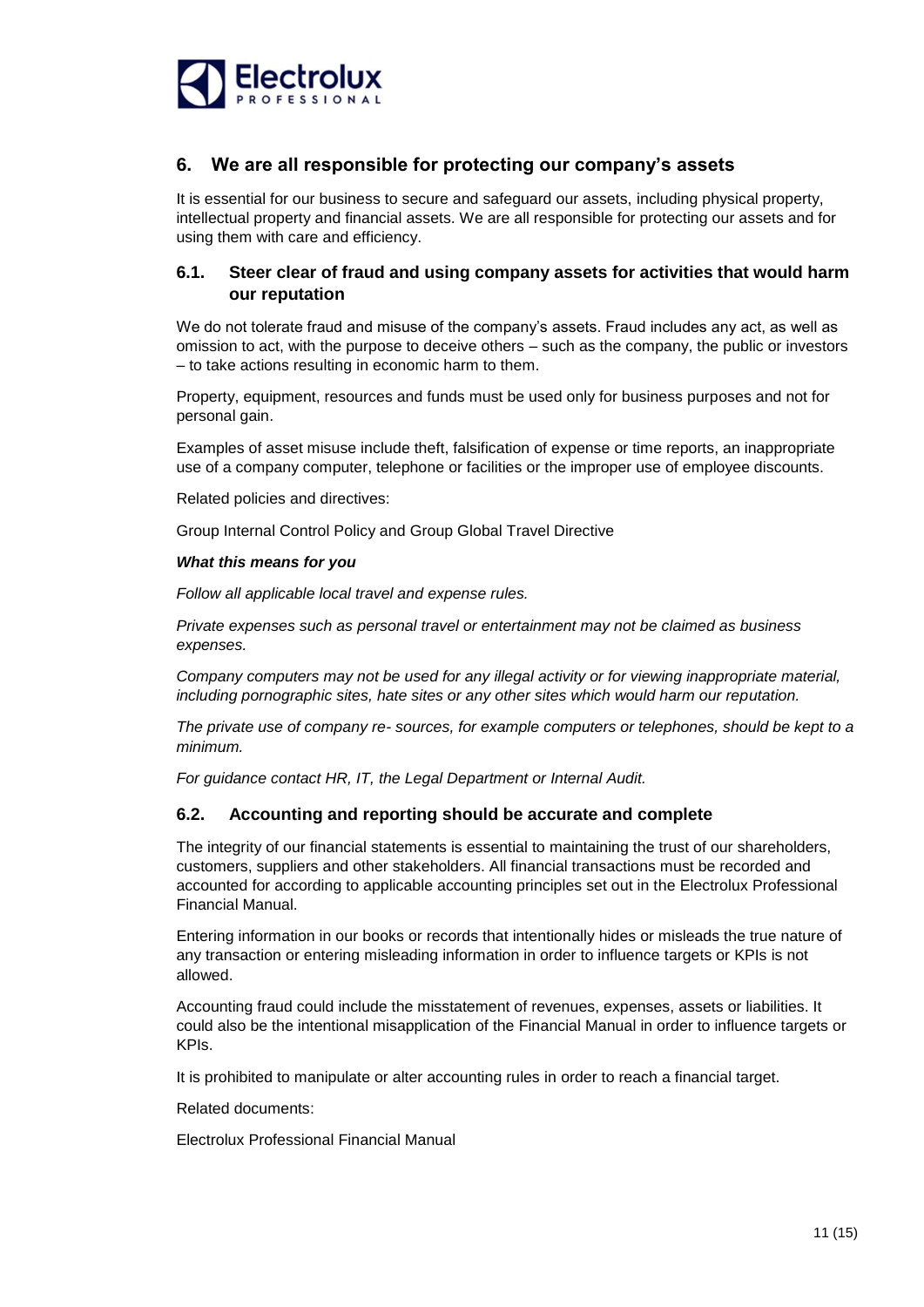

#### *What this means for you*

*Always follow the Electrolux Professional Financial Manual when reporting financial transactions.*

*When reporting information, do not misstate facts and make sure that the information accurately reflects the underlying transaction.*

*If you notice an error in a financial record, or suspect that fraud has occurred, report it immediately.*

*For guidance contact Group Finance or Internal Audit.*

### **6.3. We protect our intellectual property**

Electrolux Professional intellectual property, such as know-how, ideas, trade secrets, patents, trademarks, domain names, design and copyrights, are valuable assets for the company. Such value can be lost or compromised if these assets are misused or wrongly disclosed.

Intellectual property is protected not only through applications, registrations and renewals, but also through oppositions, invalidation or infringement litigation against third parties to make sure that we have as much freedom to operate as possible.

Related policy:

Group Intellectual Property Policy

### *What this means for you*

*Contact the Legal Department or the Patents Team if you believe that Electrolux Professional could get useful intellectual property rights or that third parties are infringing or appear to infringe our intellectual property.*

*Respect the valid intellectual property rights of others.*

*Do not engage with third parties to develop an idea or invention without first consulting the Patents Team regarding patent or design rights or IP Legal regarding trademark, domain names or copyright issues.*

*Note that intellectual property developed by you during your time as an employee remains the property of Electrolux Professional even after you have ended your employment.*

*For guidance contact the Legal Department or the Patents Team.*

# **7. Protection of information as a valuable asset**

We encourage employees to communicate about our brands, products and company, but not to leak or communicate confidential information.

### **7.1. Confidential information**

Information about Electrolux Professional is a valuable asset. Employees may from time to time have confidential information. This could include financial information, trade secrets, prices, sales and profits, strategies and plans, contractual information, customer and supplier lists, information about new products or any other non- public information about Electrolux Professional. Confidential information could also constitute inside information depending on the circumstances (see the section on Inside Information).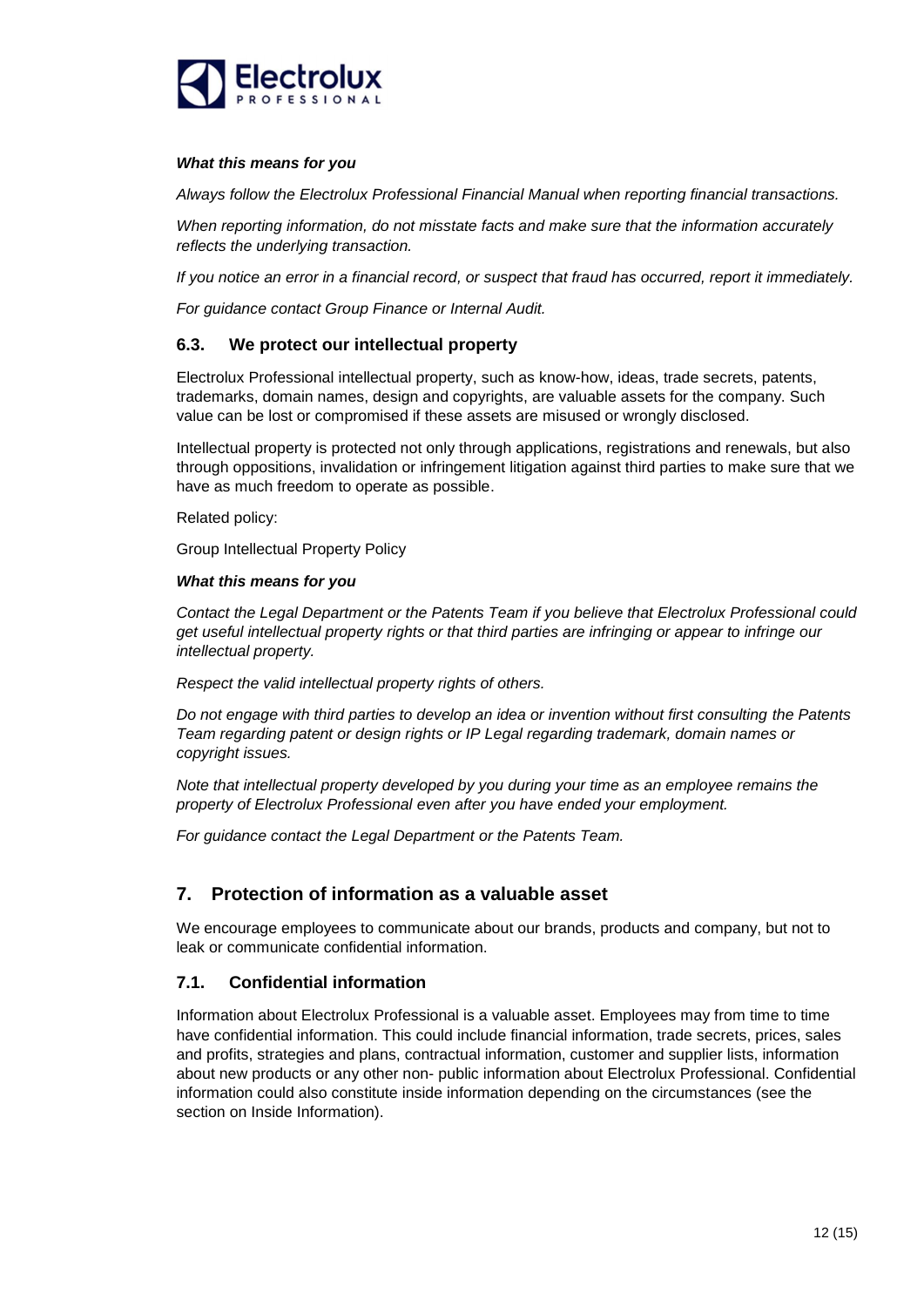

Confidential information about Electrolux Professional must be protected, handled carefully and not shared with unauthorized third parties or publicly unless you have been specifically authorized to do so.

The obligation to protect confidential information continues after termination of employment. This is also valid for information shared with us by customers, suppliers and other business partners.

Related policy:

Group Communication Policy and Group Information Security Policy

### *What this means for you*

*Make sure that all information that you share about Electrolux Professional meets the requirements stated in the Group Communication Policy and Group Information Security Policy.*

*Be careful not to post any confidential information on social media or discuss confidential or sensitive information in places where you may be overheard by others.*

*If it is necessary to share confidential information with a third party, make sure that there is a nondisclosure agreement in place.*

*Be mindful of the fact that your obligation to protect confidential information may also remain after you have left the company. This also means that new employees cannot share confidential information relating to their previous employers and should never be asked to do so.*

*When working with Electrolux Professional information, only use approved company equipment and services.*

*Use your Electrolux Professional email account or other company channels for all work-related communications. Do not use any personal email account, social media or similar medium.*

*For guidance contact the Investor Relations & Communication function or the Legal Department.*

# **7.2. Inside information**

Electrolux Professional is a company listed on the stock exchange. As an employee you may therefore at some point come in contact with inside information.

When a person has access to inside information, he or she is subject to legal and regulatory duties. Insider trading and unlawful disclosure of inside information are strictly forbidden.

Inside information regards a circumstance that is not public and if made public would have significant impact on the price of shares or other financial instruments. For example, financial results and major acquisitions and divestments would typically constitute inside information. A person in possession of inside information shall not disclose the information, use inside information to buy or sell Electrolux Professional shares directly or indirectly or recommend or prompt anyone else to buy or sell shares.

Related policies:

Group Insider Policy and Group Data Protection Policy

#### *What this means for you*

*Seek advice from the Head of Legal or in-house counsel if you are unsure of whether or not you are in possession of inside information.*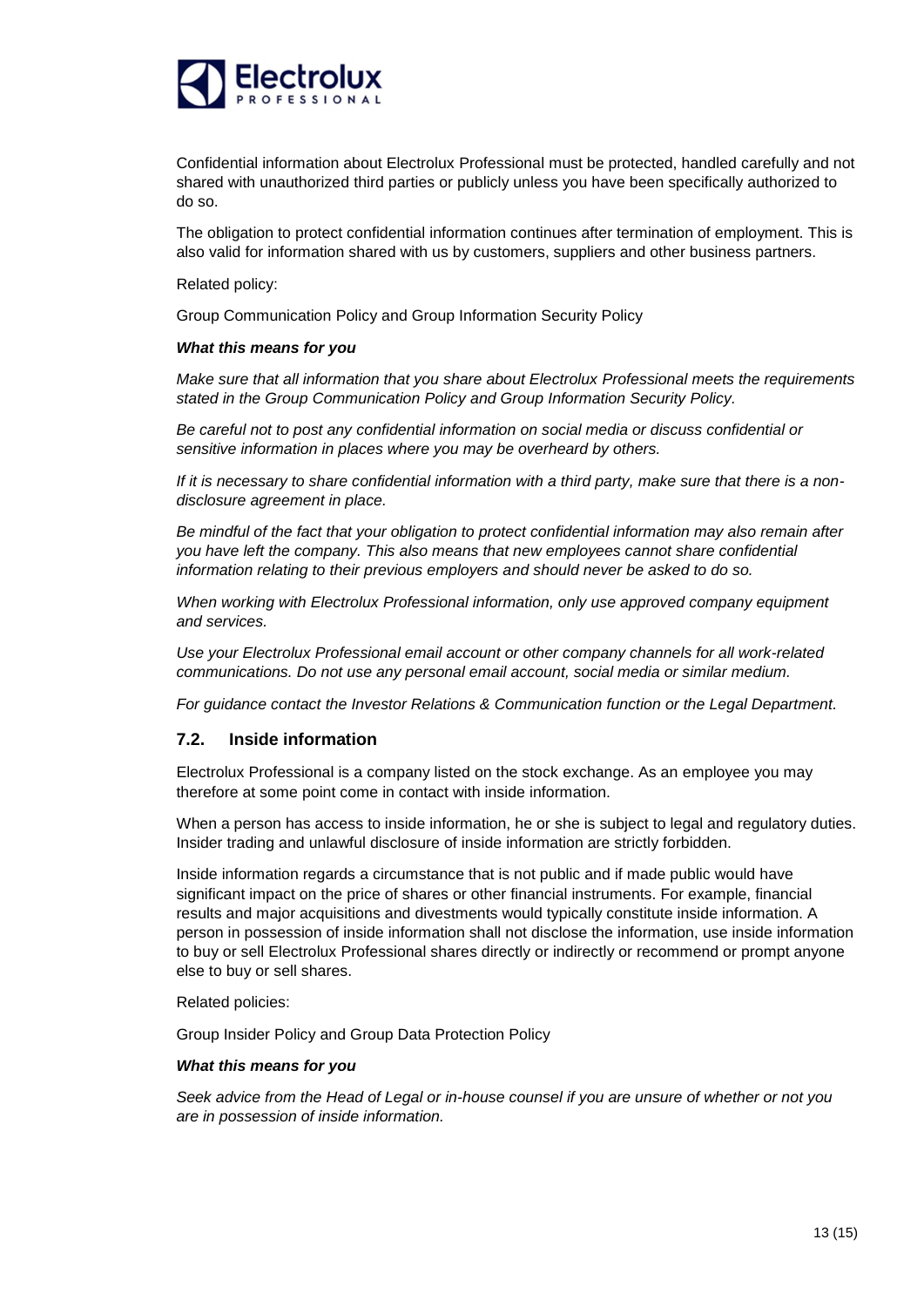

*Do not share inside information or other sensitive information regarding Electrolux Professional to any third party including relatives.*

*Do not use inside information by buying or selling or prompting someone else to buy or sell Electrolux Professional shares or other related securities.*

*For guidance contact the Legal Department.*

### **7.3. How we protect personal data**

We respect every individual's fundamental right to protection of personal data concerning him or her, irrespective of nationality or residence. The need to protect personal data is increasing with the expansion of the online environment where vast amounts of data are transferred around the world. Almost everything we do online and when we use connected devices or appliances allows for the collection of personal data.

It is therefore important that we take appropriate actions to protect personal data and that we comply with applicable data privacy rules for storing, collecting and using personal data.

Related policy:

Group Data Protection Policy

#### *What this means for you*

*Always act respectfully and consider the privacy of others.*

*The collection, storage or use of personal data must be in line with the Group Data Protection Policy.*

*You may only access personal data to the extent necessary for your job responsibilities. If you have permission to access personal data, you are obligated to protect and keep all information confidential.*

*For guidance contact the Legal Department.*

# **8. Respect for the environment**

Every employee should look for ways to improve our environmental performance.

### **8.1. Respect for the environment**

Every Electrolux Professional employee plays a role in constantly improving our environmental performance. The minimum standard for doing this is set by our Group Environmental Policy, Group Workplace Directive and local legislation. Everyone must act in line with these commitments. But it does not stop there. By constantly looking for improvements and things that can be done better, we can ensure our products contribute to a more sustainable society.

Local laws and regulations may vary and in some cases be weaker than what we require in our Group Environmental Policy and Group Workplace Directive.

Examples of environmental violations are emissions from factories that exceed allowed legal limits, improper handling of hazardous waste or improper disposal of waste water.

Related policy:

Group Environmental Policy